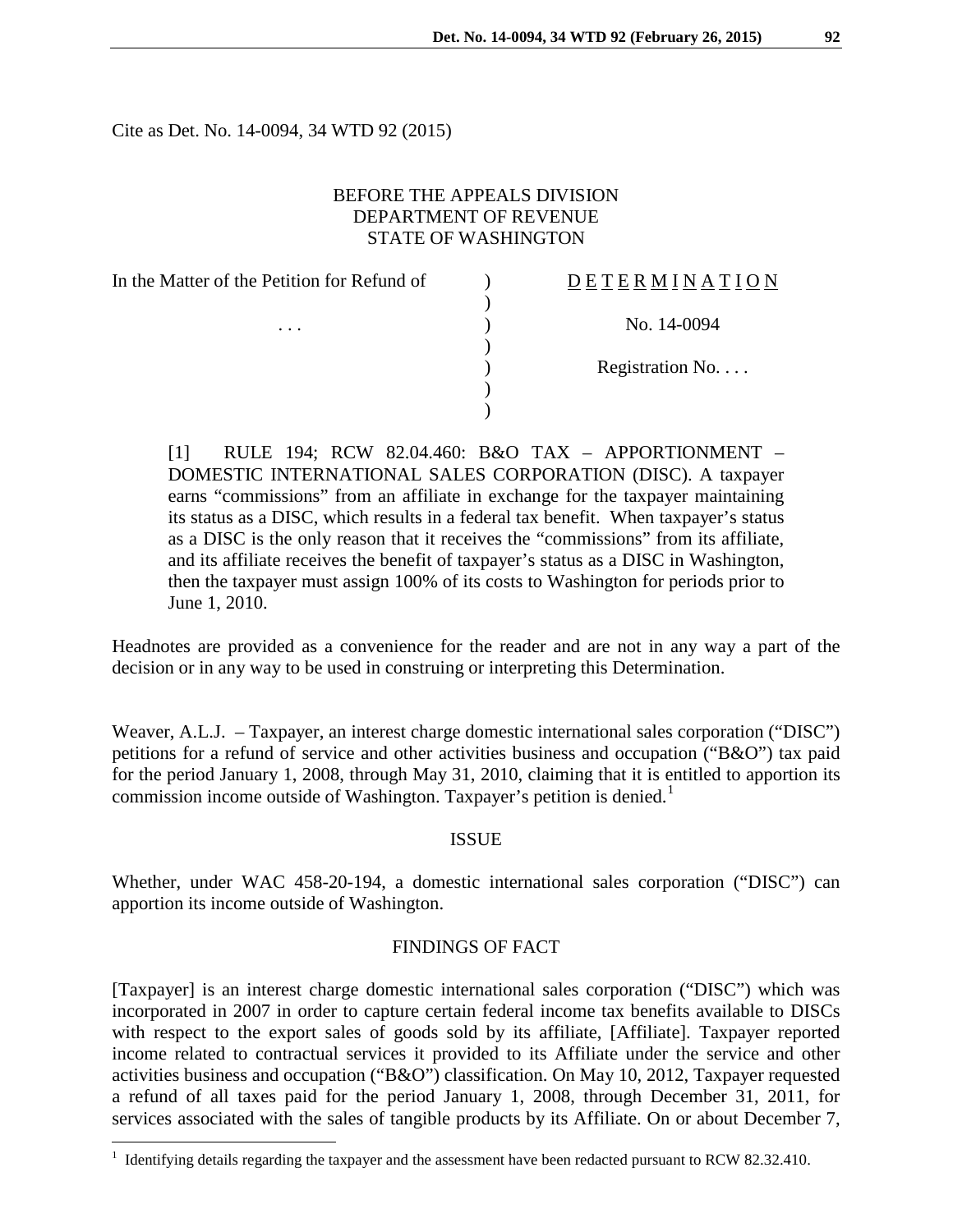2012, the Taxpayer Account Administration ("TAA") Division of the Department of Revenue ("Department") allowed the refund for the period June 1, [2](#page-1-0)010 through December 31, 2011, $^2$  but denied the refund of all B&O taxes paid prior to June 1, 2010.

Taxpayer maintains a Washington address, business location, and a bank account in Washington, and its activities consist of generating a federal tax benefit on commissions of certain export sales of its Affiliate's goods. Taxpayer has no employees and exists for the sole purpose of capturing federal income tax benefits. Taxpayer does not lease any property or maintain physical facilities either in Washington or in any other state. Taxpayer has no sales customers and makes no sales but, instead, receives commission income from its Affiliate in an amount calculated to take advantage of the federal tax benefits conferred to DISCs by federal law. Those tax benefits arise from statutorily defined "commissions" earned on export sales. 26 U.S.C § 994. A DISC, as a tax-exempt entity, pays no federal tax on the commission income. 26 U.S.C. § 992, 995. When the DISC distributes income to individual shareholders, their dividend income is taxed at the qualified dividend rate. 26 U.S.C. § 995. Taxpayer has minimal costs of operation, consisting primarily in the administrative costs of maintaining a bank account and payment for the professional services required to maintain its status as a DISC, which are provided by an accounting firm located in Washington State.

On July 10, 2007, Taxpayer and Affiliate entered into a Commission Agreement. The Commission Agreement was signed on behalf of Taxpayer and Affiliate by the same person, who was simultaneously serving as Taxpayer's president and an authorized signatory of Affiliate. The Commission Agreement states that the parties intended Taxpayer to qualify as a DISC, consistent with Section 992 of the Internal Revenue Code and the applicable U.S. Department of Treasury regulations.

The Commission Agreement states that Taxpayer shall act as a commission agent with respect to Affiliate's sales of certain products located outside the United States, as specified by Affiliate. Affiliate is responsible for soliciting all orders in its own name and is responsible for all its own billings and collections. Taxpayer receives a commission fee calculated in accordance with Section 994 of the Internal Revenue Code and applicable Treasury regulations to take advantage of the federal income tax benefits available to DISCs. The condition for payment of the commission fee depends upon Taxpayer qualifying as a DISC and the tax benefits for DISCs continuing to be available to Taxpayer in the applicable federal statutes and regulations. The parties agree that the Commission Agreement is governed by the laws of the State of Washington.

Taxpayer appealed the TAA Division's denial of its refund request of B&O taxes paid for periods prior to June 1, 2010.

#### ANALYSIS

RCW 82.04.290 imposes a tax on those persons whose business activities consist of performing services. The statute applies to every person doing business "within this state." That language reflects the requirement of the Due Process Clause of the United States Constitution, which has been interpreted to require a substantial connection between a state's taxing authority and the person the state seeks to tax. *See* Det. No. 87-195, 3 WTD 195 (1987) (citing *Chicago Bridge* 

 $\overline{a}$ 

<span id="page-1-0"></span><sup>&</sup>lt;sup>2</sup> This refund was based on an application of the "economic nexus" standards enacted by the Washington legislature, effective June 1, 2010. *See* RCW 82.04.067. The refund was granted as a credit in Invoice No. 002, Document No. 201308274.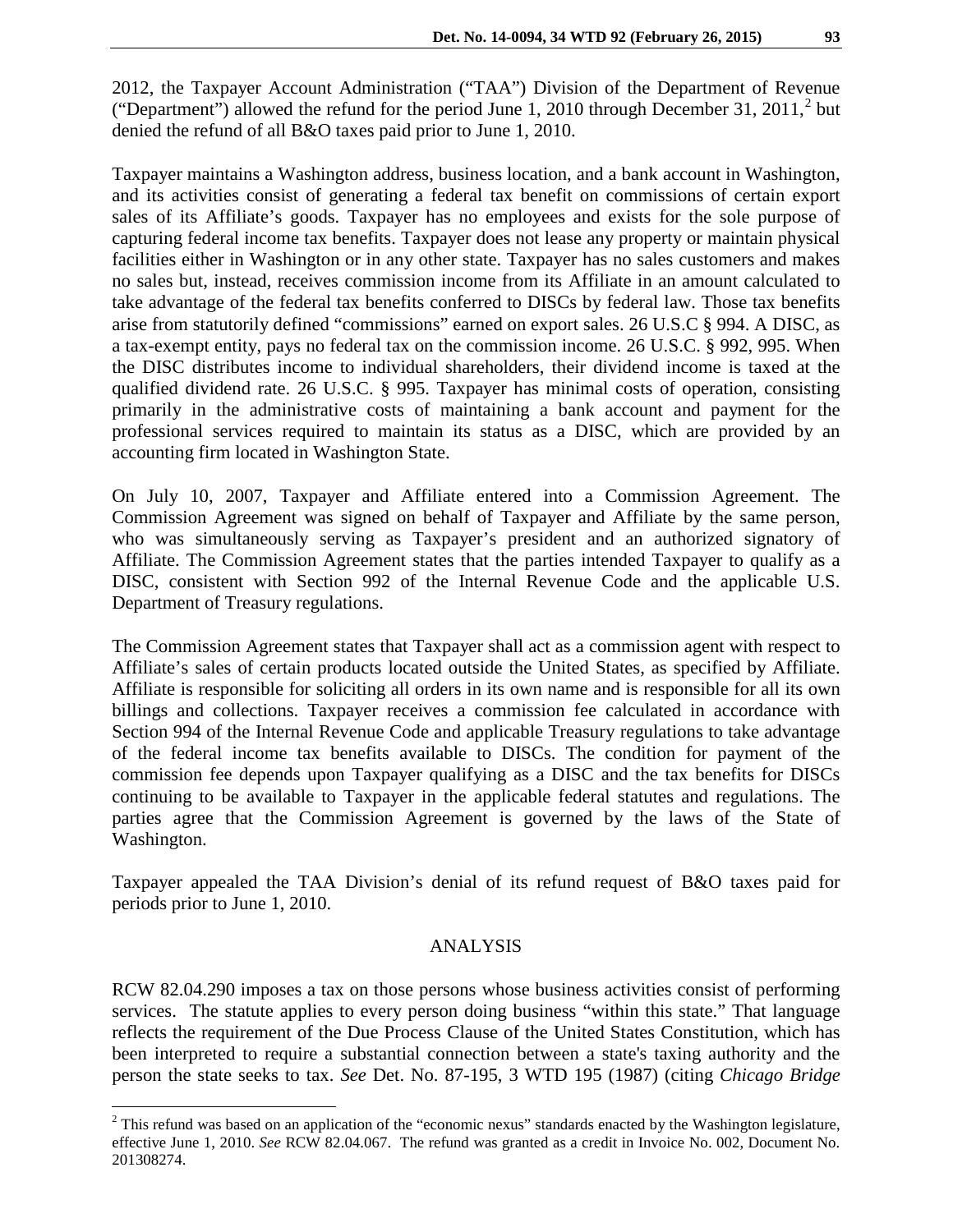*and Iron Co. v. Dep't of Revenue*, 98 Wn.2d 814, 820, 659 P.2d 463 (1983)). DISCs are U.S. companies which were created to provide a method of tax deferral for a part of their U.S. parent companies' income derived from export sales.

Prior to June 1, 2010, RCW 82.04.460 read, in relevant part, as follows:

(1) Any person rendering services taxable under RCW 82.04.290 or 82.04.2908 and maintaining places of business both within and without this state which contribute to the rendition of such services shall, for the purpose of computing tax liability under RCW 82.04.290 or 82.04.2908, apportion to this state that portion of the person's gross income which is derived from services rendered within this state. Where such apportionment cannot be accurately made by separate accounting methods, the taxpayer shall apportion to this state that proportion of the taxpayer's total income which the cost of doing business within the state bears to the total cost of doing business both within and without the state.

RCW 82.04.460(1) (2004).<sup>[3](#page-2-0)</sup>

Under that version of RCW 82.04.460, a business may apportion its income only when both Washington and out-of-state places of business contribute to activities subject to the B&O tax under RCW 82.04.290. Det. No. 01-006, 20 WTD 124 (2001). The "place of business" requirement, however, does not mean that the business must maintain a physical location as a place of business in the other states in order to apportion its income. *See* Det. No. 87-186, 3 WTD 195 (1987). If a taxpayer has activities in a state sufficient to create nexus under Washington standards, then the taxpayer is deemed to have a "place of business" in that state for apportionment purposes. 20 WTD 124 (citing Det. No. 92-252E, 12 WTD 417 (1992) and Det. No. 92-262E, 12 WTD 431 (1992)). "[A]pportionment is not applicable if the taxable incident or activity occurs entirely within the taxing jurisdiction." *Dravo Corp. v. City of Tacoma*, 80 Wn.2d 590, 602, 496 P.2d 504 (1972).

WAC 458-20-194 ("Rule 194"), the regulation promulgated to administer income apportionment reads, in relevant part, as follows:

(b) **Place of business requirement.** A taxpayer must maintain places of business within and without Washington that contribute to the rendition of its services in order to apportion its income. This "place of business" requirement, however, does not mean that the taxpayer maintain a physical location as a place of business in another taxing jurisdiction in order to apportion its income. If a taxpayer has activities in a jurisdiction sufficient to create nexus under Washington standards, then the taxpayer is deemed to have a "place of business" in that jurisdiction for apportionment purposes.

Rule 194(4)(b).

 $\overline{a}$ 

In this case, Taxpayer has failed to allege any facts tending to show that it maintains a place of business outside of Washington. Taxpayer claims that because it earns sales "commission"

<span id="page-2-0"></span><sup>&</sup>lt;sup>3</sup> On June 1, 2010, the Washington legislature enacted an "economic nexus" standard and Washington adopted "single factor receipts apportionment" as the proper methodology for apportioning income. *See* RCW 82.04.067; 82.04.460; RCW 82.04.462; WAC 458-20-19402. Because "economic nexus" and "single factor receipts apportionment" are inapplicable to the time period in question in this appeal, we do not address them in this determination.